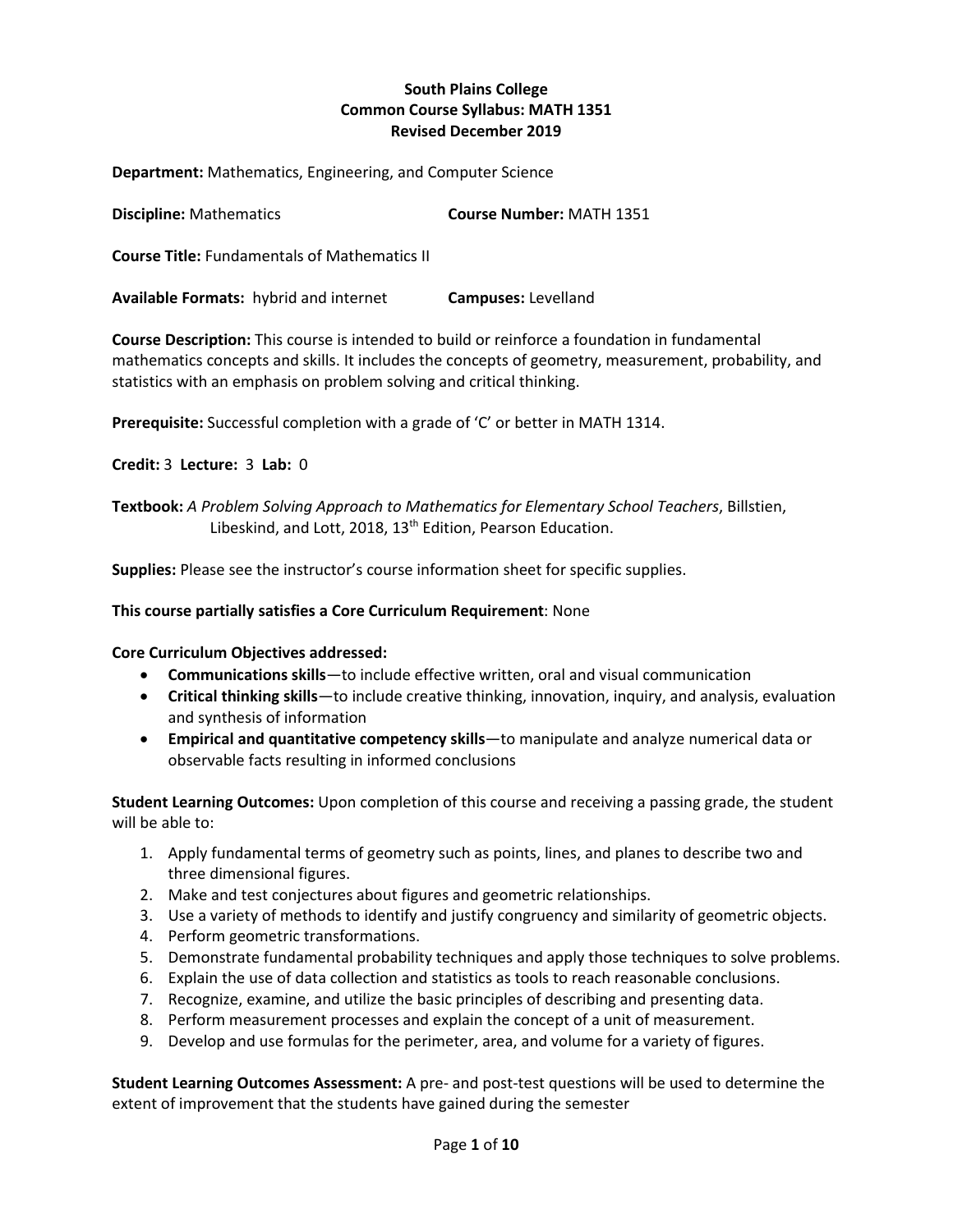**Course Evaluation:** There will be departmental final exam questions given by all instructors.

**Attendance Policy:** Attendance and effort are the most important activities for success in this course. Records of your attendance are maintained throughout the semester. Five (5) absences, *for any reason*, are allotted to the student for the semester. Tardies count as one-half (1/2) of an absence. Tardies will be applied for consistently being late to class, as deemed by the instructor and leaving class early. If this number is exceeded, the instructor has the right to drop you with a grade of F or an X, depending on their discretion.

Plagiarism violations include, but are not limited to, the following:

- 1. Turning in a paper that has been purchased, borrowed, or downloaded from another student, an online term paper site, or a mail order term paper mill;
- 2. Cutting and pasting together information from books, articles, other papers, or online sites without providing proper documentation;
- 3. Using direct quotations (three or more words) from a source without showing them to be direct quotations and citing them; or
- 4. Missing in-text citations.

Cheating violations include, but are not limited to, the following:

- 1. Obtaining an examination by stealing or collusion;
- 2. Discovering the content of an examination before it is given;
- 3. Using an unauthorized source of information (notes, textbook, text messaging, internet, apps) during an examination, quiz, or homework assignment;
- 4. Entering an office or building to obtain an unfair advantage;
- 5. Taking an examination for another;
- 6. Altering grade records;
- 7. Copying another's work during an examination or on a homework assignment;
- 8. Rewriting another student's work in Peer Editing so that the writing is no longer the original student's;
- 9. Taking pictures of a test, test answers, or someone else's paper.

**Student Code of Conduct Policy**: Any successful learning experience requires mutual respect on the part of the student and the instructor. Neither instructor nor student should be subject to others' behavior that is rude, disruptive, intimidating, aggressive, or demeaning**.** Student conduct that disrupts the learning process or is deemed disrespectful or threatening shall not be tolerated and may lead to disciplinary action and/or removal from class.

**Diversity Statement:** In this class, the teacher will establish and support an environment that values and nurtures individual and group differences and encourages engagement and interaction. Understanding and respecting multiple experiences and perspectives will serve to challenge and stimulate all of us to learn about others, about the larger world and about ourselves. By promoting diversity and intellectual exchange, we will not only mirror society as it is, but also model society as it should and can be.

**Disability Statement:** Students with disabilities, including but not limited to physical, psychiatric, or learning disabilities, who wish to request accommodations in this class should notify the Disability Services Office early in the semester so that the appropriate arrangements may be made. In accordance with federal law, a student requesting accommodations must provide acceptable documentation of his/her disability to the Disability Services Office. For more information, call or visit the Disability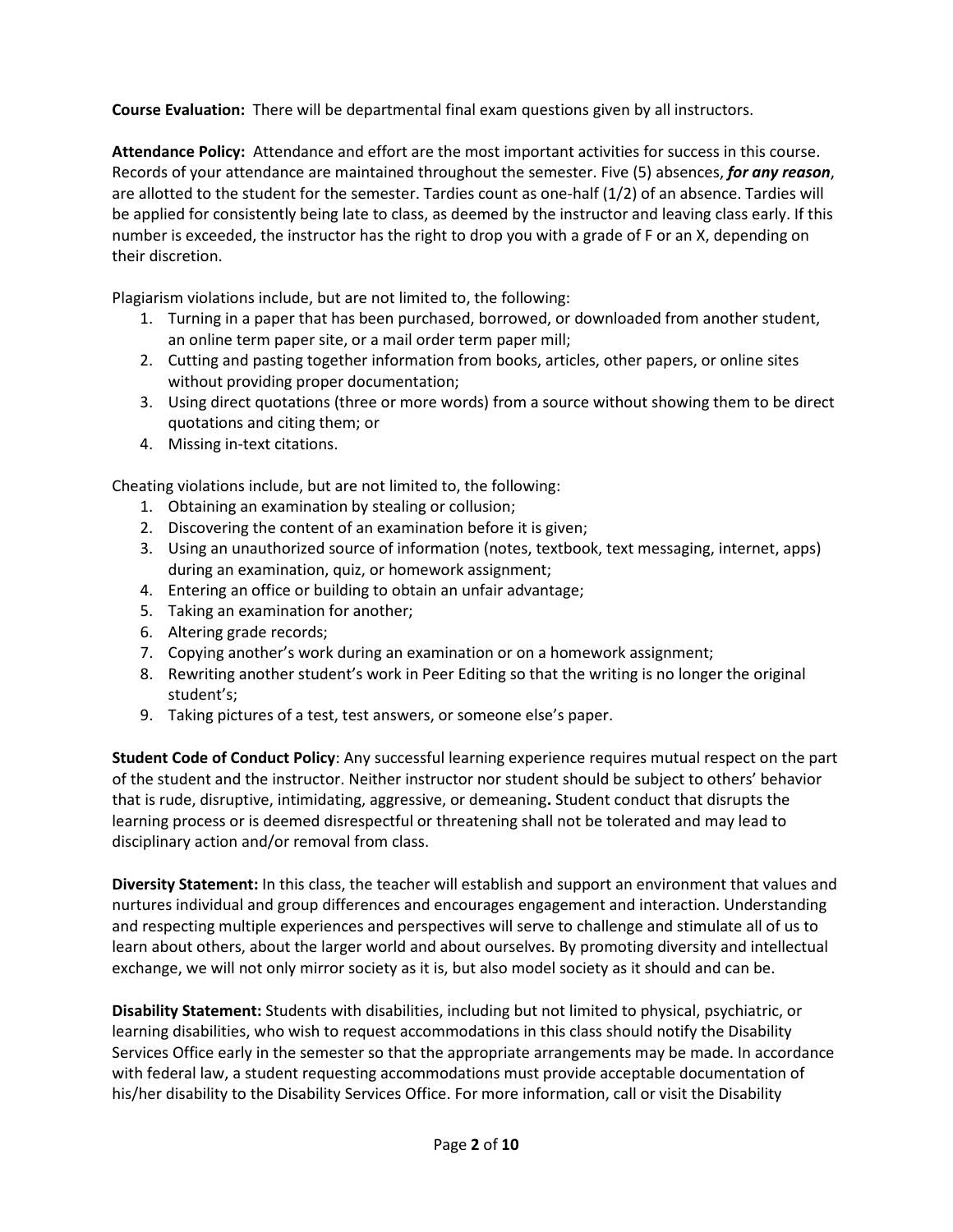Services Office at Levelland (Student Health & Wellness Office) 806-716-2577, Reese Center (Building 8) 806-716-4675, or Plainview Center (Main Office) 806-716-4302 or 806-296-9611.

**Nondiscrimination Policy:** South Plains College does not discriminate on the basis of race, color, national origin, sex, disability or age in its programs and activities. The following person has been designated to handle inquiries regarding the non-discrimination policies: Vice President for Student Affairs, South Plains College, 1401 College Avenue, Box 5, Levelland, TX 79336. Phone number 806-716- 2360.

**Title IX Pregnancy Accommodations Statement:** If you are pregnant, or have given birth within six months, Under Title IX you have a right to reasonable accommodations to help continue your education. To [activate](http://www.southplainscollege.edu/employees/manualshandbooks/facultyhandbook/sec4.php) accommodations you must submit a Title IX pregnancy accommodations request, along with specific medical documentation, to the Director of Health and Wellness. Once approved, notification will be sent to the student and instructors. It is the student's responsibility to work with the instructor to arrange accommodations. Contact the Director of Health and Wellness at 806-716-2362 or [email](http://www.southplainscollege.edu/employees/manualshandbooks/facultyhandbook/sec4.php) [cgilster@southplainscollege.edu](mailto:cgilster@southplainscollege.edu) for assistance.

**Campus Concealed Carry**: Texas Senate Bill - 11 (Government Code 411.2031, et al.) authorizes the carrying of a concealed handgun in South Plains College buildings only by persons who have been issued and are in possession of a Texas License to Carry a Handgun. Qualified law enforcement officers or those who are otherwise authorized to carry a concealed handgun in the State of Texas are also permitted to do so. Pursuant to Penal Code (PC) 46.035 and South Plains College policy, license holders may not carry a concealed handgun in restricted locations. For a list of locations and Frequently Asked Questions, please refer to the Campus Carry page at: <http://www.southplainscollege.edu/campuscarry.php> Pursuant to PC 46.035, the open carrying of handguns is prohibited on all South Plains College campuses. Report violations to the College Police Department at 806-716-2396 or 9-1-1.

**SPC Bookstore Price Match Guarantee Policy:** If you find a lower price on a textbook, the South Plains College bookstore will match that price. The difference will be given to the student on a bookstore gift certificate! The gift certificate can be spent on anything in the store.

If students have already purchased textbooks and then find a better price later, the South Plains College bookstore will price match through the first week of the semester. The student must have a copy of the receipt and the book has to be in stock at the competition at the time of the price match.

The South Plains College bookstore will happily price match BN.com & books on Amazon noted as *ships from and sold by Amazon.com*. Online marketplaces such as *Other Sellers* on Amazon, Amazon's Warehouse Deals, *fulfilled by* Amazon, BN.com Marketplace, and peer-to-peer pricing are not eligible. They will price match the exact textbook, in the same edition and format, including all accompanying materials, like workbooks and CDs.

A textbook is only eligible for price match if it is in stock on a competitor's website at time of the price match request. Additional membership discounts and offers cannot be applied to the student's refund.

Price matching is only available on in-store purchases. Digital books, access codes sold via publisher sites, rentals and special orders are not eligible. Only one price match per title per customer is allowed.

Note: The instructor reserves the right to modify the course syllabus and policies, as well as notify students of any changes, at any point during the semester.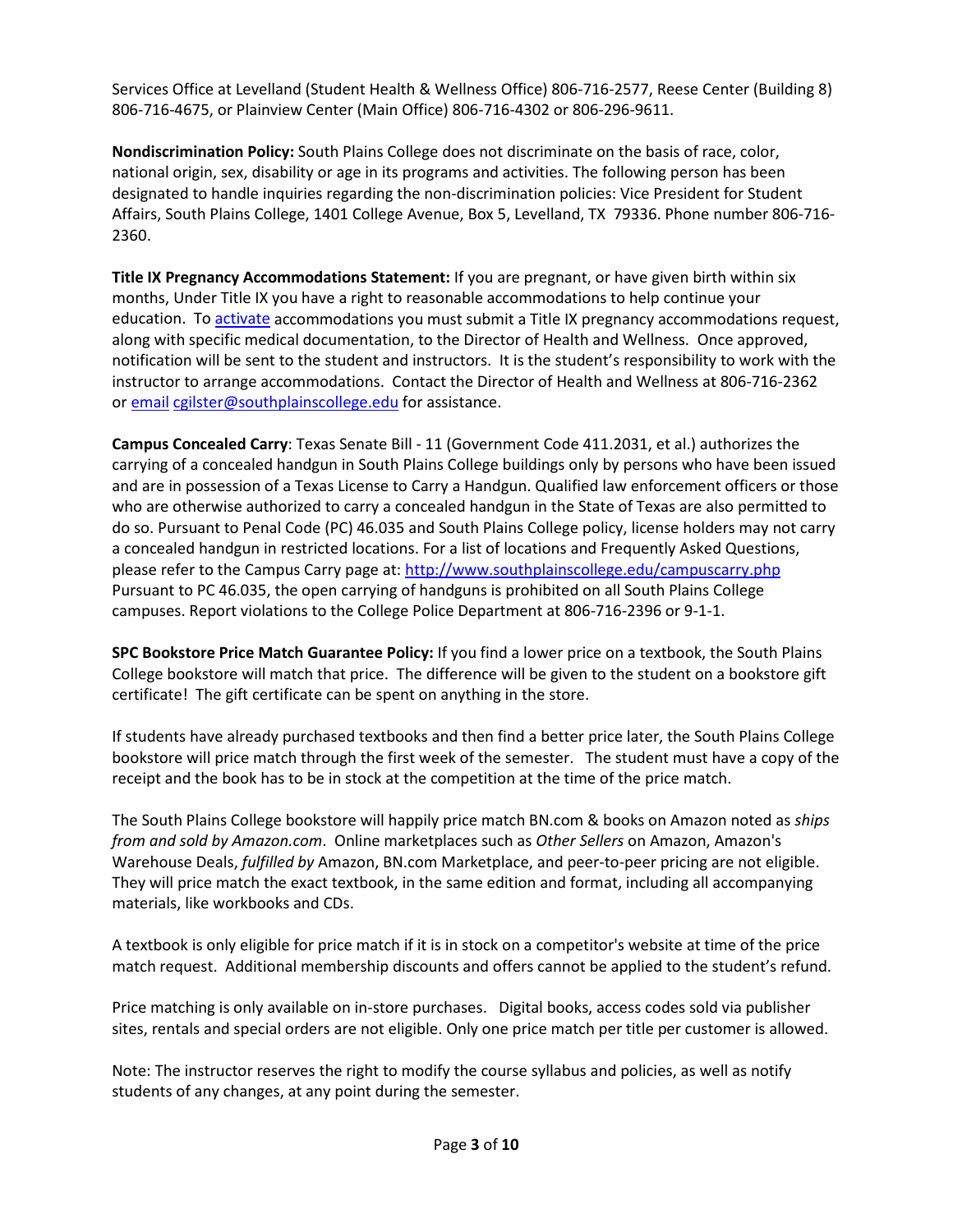# South Plains College Department of Mathematics and Engineering MATH FOR TEACHERS I: 1351.001 Spring 2020 Course Policies

Instructor: Kaylan K Thompson Office: M111 Telephone: (806) 716-4886

Email: [kthompson@southplainscollege.edu](mailto:kthompson@southplainscollege.edu) (Once class begins, all email should be sent within Blackboard)

- All communication for this course will be done in Blackboard.
- The gradebook for this course is located in MyMathLab.

**Office Hours**: As listed or by appointment.

| Mondav              | Tuesdav | Wednesday           | Thursdav | Fridav      |
|---------------------|---------|---------------------|----------|-------------|
| $9:00-10:00, 1:00-$ |         | $9:00-10:00, 1:00-$ |          | 10:00-12:00 |
| 2:30                |         | 2:30                |          |             |

**How this course is conducted:** This is a hybrid course meaning you will access course information by class meetings and through the use of the Internet. Blackboard and MyMathLab will be used to deliver and manage this course.

**Required Textbook Materials:** ISBN: 9780135190050. MyMathLab Student Access Kit: This kit is free with the purchase of a new textbook at either SPC bookstore or you may also purchase it online at pearsonmylabandmastering.com. I encourage you to purchase this kit immediately. Whether you purchase MyMathLab at a bookstore or online, you will need to go to pearsonmylabandmastering.com and click on "Get Registered" in the students box. If you have not yet purchased the access code, that opportunity should be provided as you go through the registration process. You will need the course ID **thompson79612.** The zip code needed is **79336.**

# **Technical Support**

I will be glad to help you with MyMathLab (MML) and Blackboard when I can, but please contact the following for any login or technical issues:

**Blackboard**: Student support is available by emailing [blackboard@southplainscollege.edu](mailto:blackboard@southplainscollege.edu) or calling 716-2180. When emailing a request for help, include your full name, course(s) enrolled in, name of instructor(s) and a phone number where you can be reached. There are also Blackboard video tutorials available a[t http://ondemand.blackboard.com/students.htm.](http://ondemand.blackboard.com/students.htm) You can also get to these videos by logging into Blackboard and clicking the My Blackboard tab.

### **MyMathLab**:<http://pearsonmylabandmastering.com/students/support>

You can email or chat online. The chat online is the fastest way to reach them. The home page for MyMathLab is [http://pearsonmylabandmastering.com.](http://pearsonmylabandmastering.com/) On this page, you will see a box titled Students. In this box, you will find links for "Getting Registered" and "Support".

**MyMathLab System Requirements:** Please follow the link to see the system requirements for MyMathLab.

**<http://www.pearsonmylabandmastering.com/northamerica/mymathlab/system-requirements/>**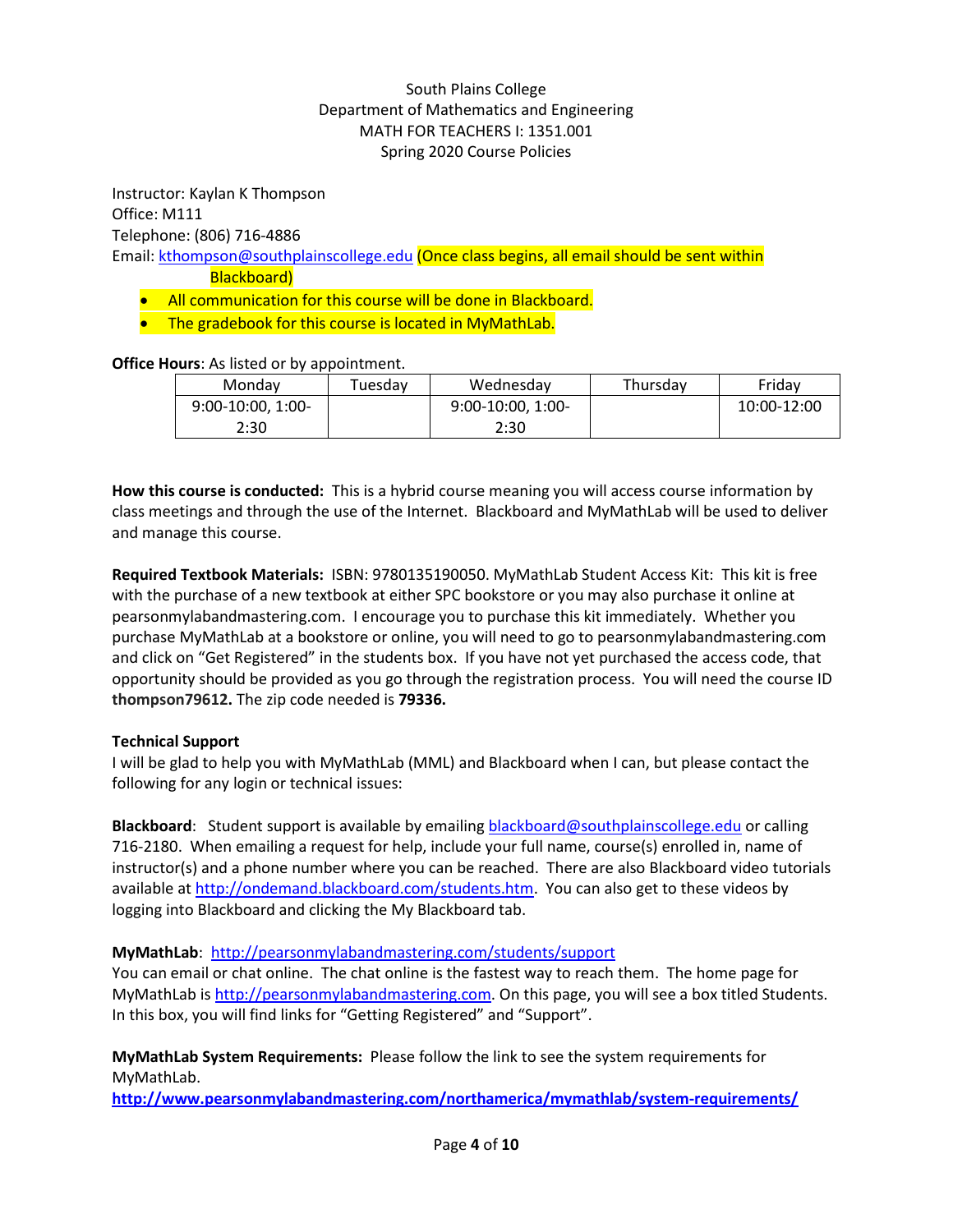### **Class Policies**

**Logging Into Your Course:** Under no circumstances are you allowed to give your User ID and/or passwords to anyone (for either Blackboard or MyMathLab). If someone other than you logs into this course, I will withdraw you from the course with an F, regardless of the reason. If you are taking this course with a roommate, sibling, spouse, or significant other, you must inform me of this immediately. Failure to disclose this information could result in your being withdrawn from this course with an X or F.

**Academic Integrity:** It is the aim of South Plains College to foster a spirit of complete honesty and a high standard of integrity. Please refer to the SPC General Catalog policy under "Academic Integrity" and "Student Conduct" regarding consequences for cheating and plagiarism. This is an online environment, and others will see your responses to discussion posts. Do not post any pictures or data that others may find offensive. You are expected to work alone on all tests and quizzes. You may use your textbook and notes for assistance. If you choose to cheat on any test, you will be withdrawn immediately from this class with a grade of F. Whether you copy someone else's work or you allow someone to copy your work is immaterial. Cheating of any type is not tolerated.

**Computer Issues:** If your personal computer becomes "disabled", there are computer labs on the Levelland and Reese campuses, which you may use to access this course. Please remember that it is your responsibility to have a backup plan in place in case your computer goes down. Do not wait until it is a crisis situation! Computer problems, mechanical failures, Internet service issues, etc. do not constitute excuses for late submission of work. Deadlines will NOT be altered. This means that you should not wait until the last minute to work on assignments! I suggest that you try to turn in assignments the night before the due date, so that if you have technical issues, you will have time to deal with those issues and still get your assignments in on time. If the SPC server is down, you may access MyMathLab directly at [http://pearsonmylabandmastering.com.](http://pearsonmylabandmastering.com/)

**Calculators:** You may use a scientific or graphing calculator.

**Withdrawal:** If you are administratively withdrawn from this class, you will receive an F or X at my discretion. If you wish to withdraw from the course for any reason, you must contact the admissions office. If you live in Lubbock or Levelland, you will need to go to the admissions office (Levelland or Reese Campus) to drop the class. If you do **not** live in Lubbock or Levelland, contact the Registrar's Office (806-716-2371) for further instructions. Please send me an email telling me you are withdrawing and why. If you drop this class, a W does not become effective until you complete the required steps with the admission's office. Until I receive official notification of your withdrawal, you are still on my class roll and are subject to being dropped with an F.

**Communication:** All email should be sent through Blackboard. From Monday through Thursday, I will respond to your email within 24 hours. If you email me after 12 noon on Friday, you may not hear from me until after 9 am Monday morning, so do not wait until it is an emergency to email me. I do not guarantee a response to email during SPC scheduled school holidays.

| <b>Grading Policy:</b> | Lesson Plan, Nearpod Lesson/Int. Notebook | 15% |
|------------------------|-------------------------------------------|-----|
|                        | Homework Average                          | 10% |
|                        | Quiz Average                              | 10% |
|                        | Unit Exams and Final Exam                 | 65% |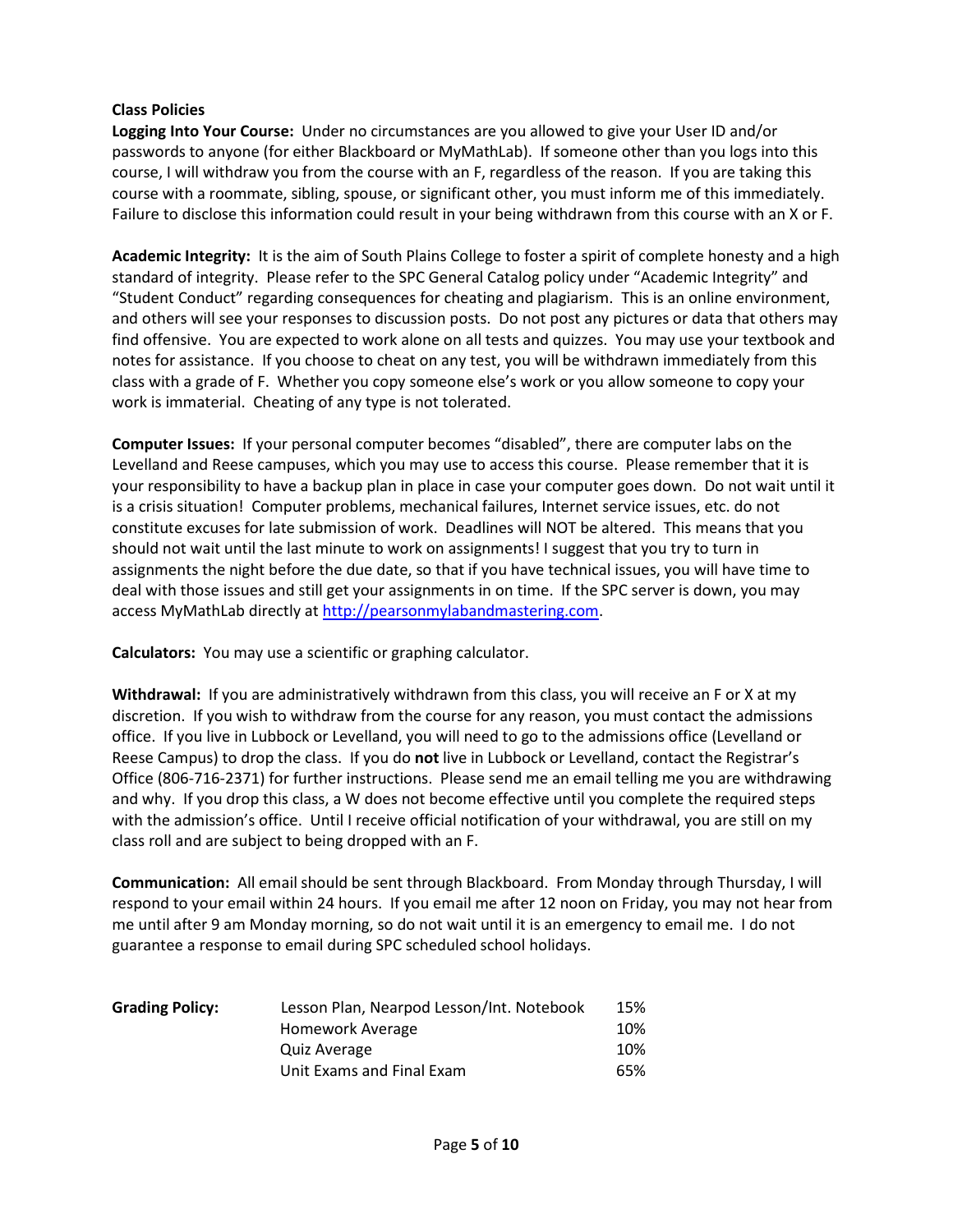**Grading Scale:** A: 90 and above

B:  $80 - 89$ C. 70 – 79 D:  $60 - 69$ F: 59 or below

You may access your grades at any time during the course on MyMathLab by clicking on Gradebook. If you have an assignment that says past due, that assignment has not been included in calculating the overall average. Once I submit a zero for the assignment, then it will be included in the average. I will keep all your grades for this course in the MyMathLab gradebook. I will not be using the Blackboard gradebook. Work hard throughout the semester! I do not curve test grades for any reason. I also do not allow any one student to be a special case. Do not ask for extra points or for me to bump up your grade at the end of the course. You must *earn* all points that you receive.

All assignments completed in MML will be graded instantly as they are submitted. For assignments outside of MML, grades and feedback on work from the instructor will be provided within one week after the assignment's due date. These grades will be recorded in the MML gradebook.

### **Assignments**

Most assignments will be completed in MyMathLab (MML), but a few will be located in Blackboard or will be handed out in class. Please be aware of deadlines because once deadlines have passed, you will no longer have access to those assignments. You may turn your work in early if you wish. Deadlines will not be changed for any reason!

**Homework:** There will be 20 homework assignments in MML. These homework assignments will include some media problems in which you might have to view videos and PowerPoints or participate in animations or eManipulatives. As long as you complete these media problems, you will receive credit for them. They should be very helpful for learning the material in that section. Homework problems given in MML may be reworked as many times as you wish, before the deadline, to get a 100 on the assignment. I encourage you to take advantage of this opportunity. After watching the videos, if you are still not sure how to work the problems, use the tab that says "Question Help" and click on "Help Me Solve This" or "View an Example". There will also be a few worksheets that will count as homework grades. These are located in Blackboard within the Units folders. These will require that you print the assignment, work them out, scan your work, and email it back to me.

**Quizzes:** Quizzes will be given in MML. You may submit quizzes two times, and the highest of the two grades will be counted. When you open a quiz, you will have 80 minutes to complete it unless you open a quiz less than 80 minutes before the deadline. For example, if you open a quiz 10 minutes before the deadline, then you only have 10 minutes to complete the quiz. You may use your textbook, homework, and notes. You will be allowed to review quizzes immediately after submitting them.

**MML Tests**: Exam 2 and Exam 4 be given in MML and may be submitted only once. To access a test, login to **MyMathLab**, click the link for our course, and choose **Quizzes & Tests**. A link to the test will be found at the top of the page under All Quizzes and Tests, **not** under the heading Sample Tests and Quizzes. Tests are password protected. Each test will have a different password that I will e-mail to you in **Blackboard** the day before the test is released. Those tests will open one week prior to their due dates. When you open a test, you will have **two** hours to complete it unless you open an exam less than two hours before the deadline. You may use a hard copy of the textbook, problems that you have written down from homework or quizzes, and notes, but you will not be able to access assignments or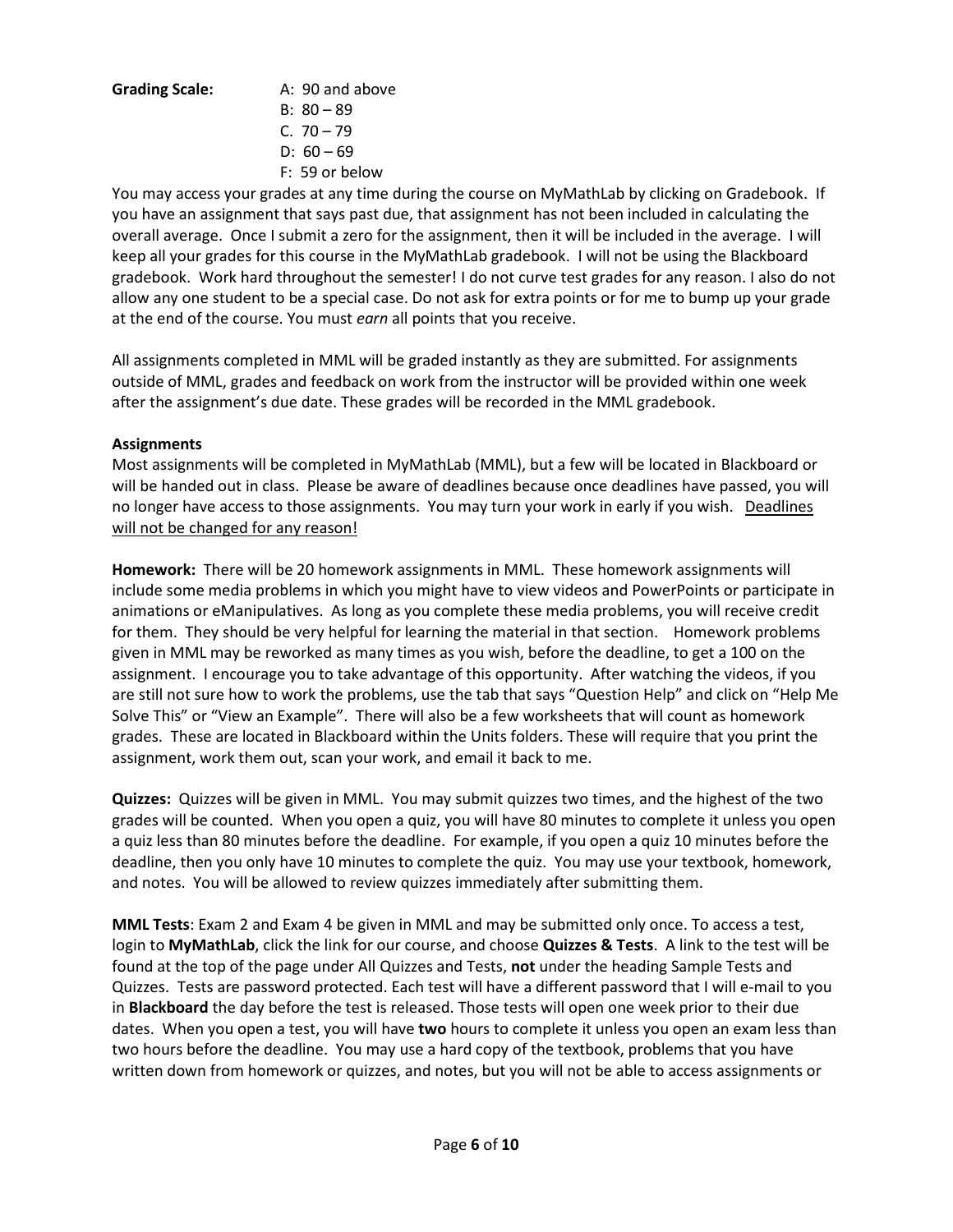the book in MyMathLab during the test. If you click outside of the test, you will be locked out. You will be allowed to review tests immediately after submitting them.

You may not need all the time, but you will want to schedule the full amount of time just in case you do need it. The tests are not printable. You must remain connected to the Internet and logged into **MyMathLab** for the duration of each test. Change the sleep settings on your computer while testing. Do not allow your computer to go to sleep or hibernate during a test.

It is critical that you use a reliable computer with a trustworthy Internet connection to take tests. You should reboot your computer before beginning a test. All other applications should be closed as you complete a test. If your computer is "glitchy," do not use it to take tests. If your Internet connection is "spotty," do not use it to take tests. Make plans to use a computer in one of the SPC labs if you do not trust either your computer or Internet connection.

If you are disconnected from your computer or bumped out of a test due to Internet outage, computer malfunction, or program interruption, you will be locked out of your test until I re-enable your test access. I am the only person who can restart your test. Do not contact Pearson. If this occurs, immediately login to **Blackboard** and send me an e-mail telling me the details of your situation.

**Lesson Plan:** The specific instructions for the lesson plan will be posted in Blackboard in the Lesson Plan Project folder. You will write a detailed lesson plan, which covers objectives from the math Texas Essential Knowledge and Skills (TEKS) for a  $K - 8$  class.

**Nearpod Lesson Project/Interactive Notebook:** You will have a choice on whether you will complete an interactive notebook or Nearpod lesson covering the vocabulary for unit 2. The specific instructions for these projects will be posted in Blackboard.

**Final Exam and Class Exams:** Exam 1, exam 3, and the final exam will be paper exams given in class. The final exam is comprehensive. It will cover all the sections for which homework was assigned. There are no exemptions from the final exam. Your grade for the course will be posted on CampusConnect after all students have completed the final.

**Notes:** In each unit on blackboard, you will find a set of blank notes for each section covered. There will also be a screencast posted of me teaching each section problem in detail. It is your job to print each set of notes and fill them out by watching the screencast and attending class. At the end of each unit, you will have the opportunity to scan and email me your filled out notes for a free 100% homework grade.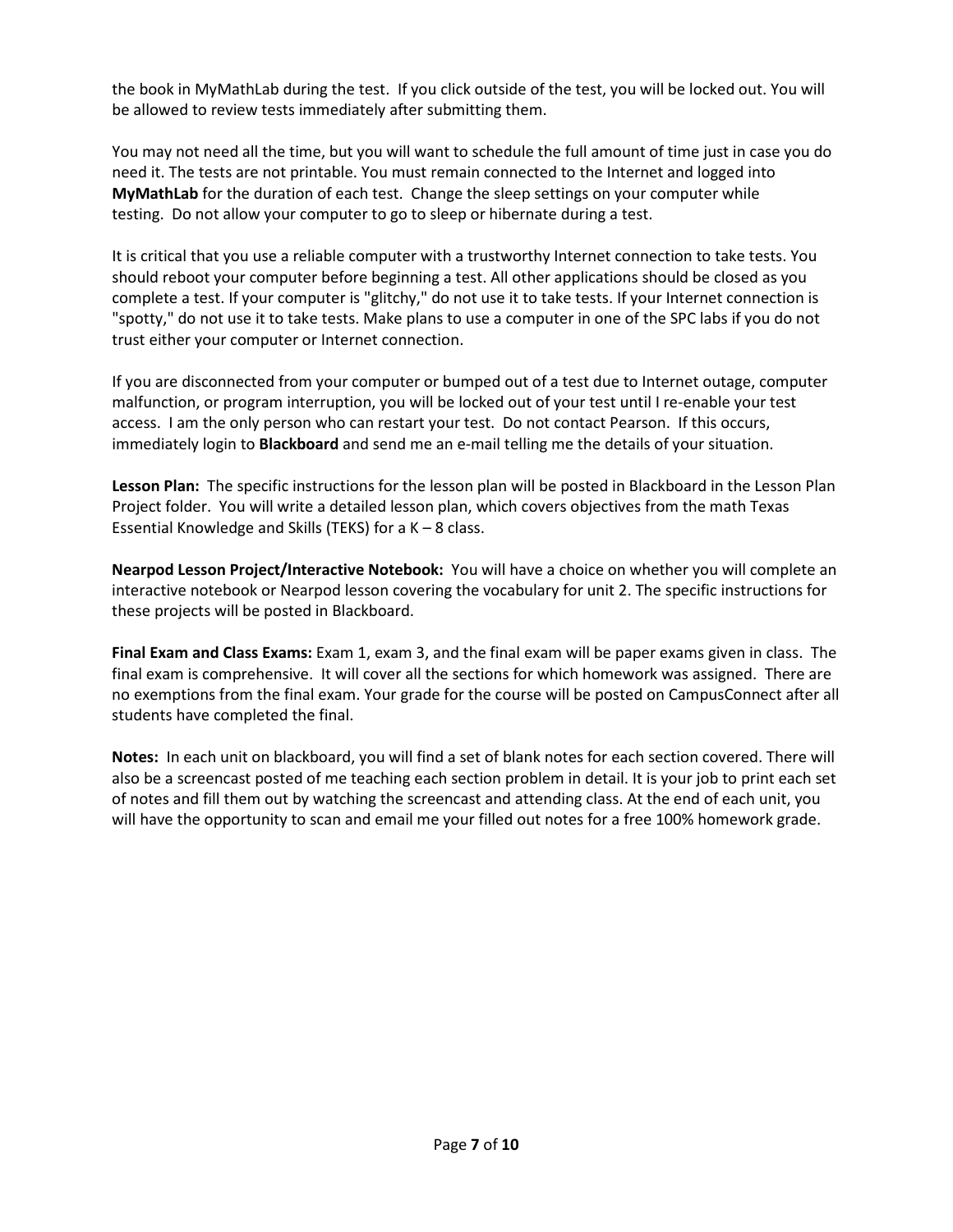## **ASSIGNMENTS AND DUE DATES**

Here are the due dates for the semester. Below each date is a list of what assignments must be completed by **11:00 pm** on that date. Do not wait until the last minute to try to do the assignments!!! Late work will not be accepted! The homework assignments and quizzes are open, so you can work ahead if you would like. **Tests in MML will open one week prior to their due dates.** I suggest that you print this list, refer to it every day, and cross out assignments after you complete them. Homework, quizzes, and 2 exams are located in MyMathLab. In MML, *you are allowed 80 minutes to complete quizzes and 2 hours to complete tests.* All other assignments are located in Blackboard or will be completed in class.

| Week 1: All work | Class meeting: January 14, 2:30-3:45  | Homework 1: 9-1 (located in MML)           |
|------------------|---------------------------------------|--------------------------------------------|
| for this week is | Cover notes 9-1, 9-2                  | Homework 2: 9-2 (located in MML)           |
| due January 19   |                                       | Quiz 1: Sections 9-1, 9-2 (located in      |
| by 11:00 pm      |                                       | MML)                                       |
| Week 2: All work | No class meeting: Print and complete  | Homework 3: 9-3 (located in MML)           |
| for this week is | notes for sections 9-3 and 9-4 by     | Homework 4: 9-4 (located in MML)           |
| due January 26   | watching the video lecture posted in  | Quiz 2: Sections 9-3, 9-4 (located in      |
| by 11:00 pm      | Blackboard. Place notes in binder and | MML)                                       |
|                  | be prepared to turn them in at the    |                                            |
|                  | end of the unit.                      |                                            |
| Week 3: All work | Class meeting: January 28, 2:30-3:45  | Chapter 9 Worksheet (handed out in         |
| for this week is | Cover notes 10-2                      | class, once completed needs to be          |
| due February 2   | <b>Eduphoria Presentation</b>         | scanned and emailed to me in               |
| by 11:00 pm      | Lesson Plan Instructions              | Blackboard)                                |
|                  |                                       | Homework 5: 10-2 (located in MML)          |
|                  |                                       |                                            |
| Week 4: All work | No class meeting: Print and complete  | Homework 6: 10-3 (located in MML)          |
| for this week is | notes for sections 10-3 and 10-4 by   | Homework 7: 10-4 (located in MML)          |
| due February 9   | watching the video lecture posted in  | Quiz 3: Sections 10-2, 10-3, 10-4 (located |
| by 11:00 pm      | Blackboard. Place notes in binder and | in MML)                                    |
|                  | be prepared to turn them in at the    |                                            |
|                  | end of the unit.                      |                                            |
| Week 5: Exam     | Class meeting: February 11, 2:30-3:45 | Exam 1 (taken in class, Tuesday February   |
| taken in class.  |                                       | 11)                                        |
|                  |                                       | There is a review for unit 1 posted in     |
|                  |                                       | Blackboard. Completing it is optional, but |
|                  |                                       | it will help prepare you for the exam.     |
| Week 6: All work | No class meeting: Print and complete  | Homework 8: 11-1 (located in MML)          |
| for this week is | notes for sections 11-1 and 11-2 by   | Homework 9: 11-2 (located in MML)          |
| due February 23  | watching the video lecture posted in  | Quiz 4: Sections 11-1, 11-2 (located in    |
| by 11:00 pm      | Blackboard. Place notes in binder and | MML)                                       |
|                  | be prepared to turn them in at the    |                                            |
|                  | end of the unit.                      |                                            |
| Week 7: All work | Class meeting: February 25, 2:30-3:45 | Homework 10: 11-3 (located in MML)         |
| for this week is | Cover notes 11-3                      | Quiz 5: Section 11-3 (located in MML)      |
| due March 1 by   | Begin interactive notebooks/Nearpod   |                                            |
| 11:00 pm         | lesson projects                       |                                            |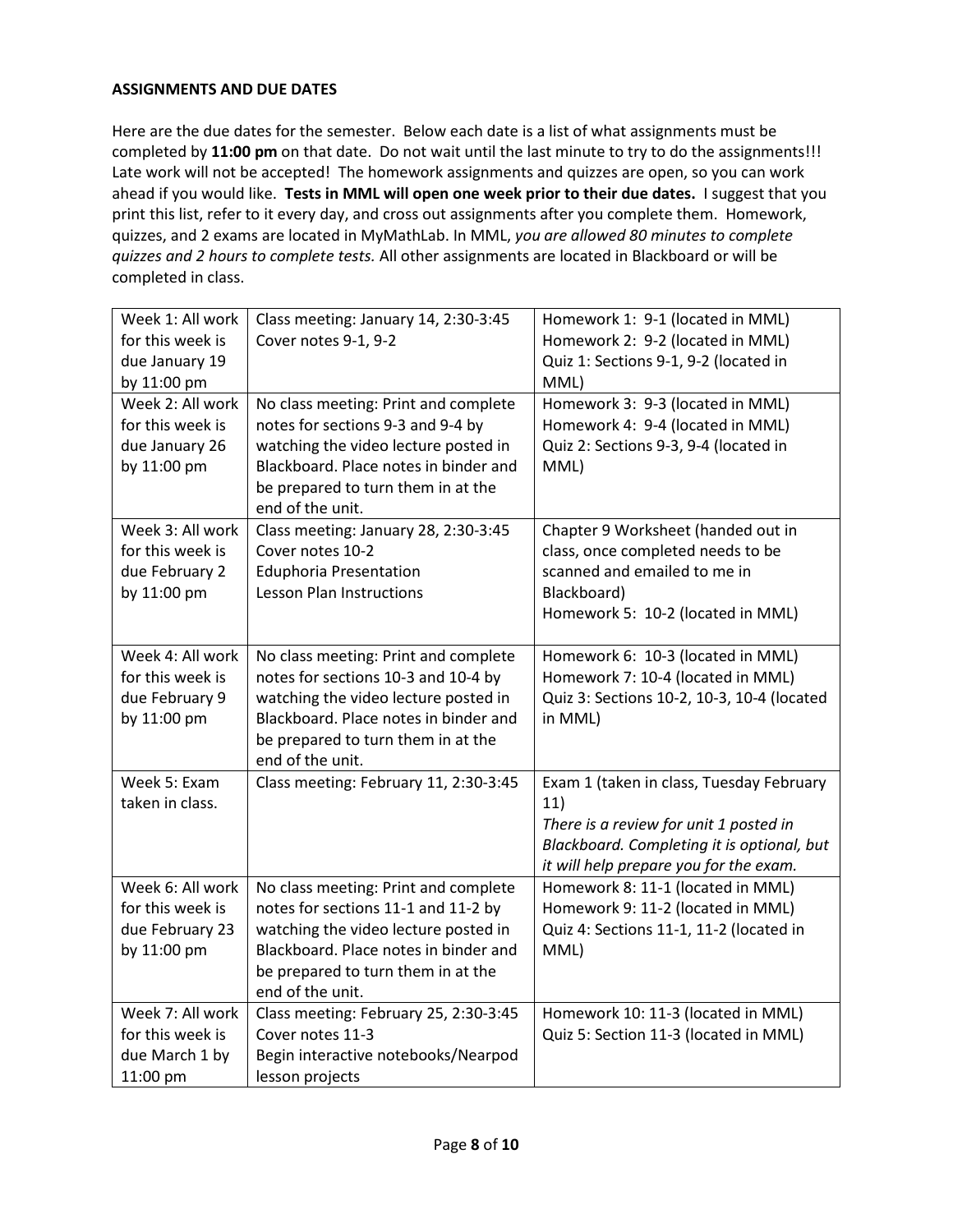| Week 8: All work  | No class meeting: Prepare for exam 2.   | Exam 2 (located in MML)                    |
|-------------------|-----------------------------------------|--------------------------------------------|
| for this week is  | Print and complete notes for sections   | There is a review for unit 2 posted in     |
| due March 8 by    | 12-1 by watching the video lecture      | Blackboard. Completing it is optional, but |
| 11:00 pm          | posted in Blackboard. Place notes in    | it will help prepare you for the exam.     |
|                   | binder and be prepared to turn them     | Homework 11: 12-1 (located in MML)         |
|                   | in at the end of the unit.              |                                            |
| Week 9: All work  | Class meeting: March 10, 2:30-3:45      | Homework 12: 12-2 (located in MML)         |
| for this week is  | Cover notes 12-2, 12-4                  | Homework 13: 12-4 (located in MML)         |
| due March 15 by   |                                         | Quiz 6: Sections 12-1, 12-2, 12-4 (located |
| 11:00 pm          |                                         | in MML)                                    |
| <b>Week 10:</b>   | <b>Spring Break</b>                     |                                            |
| Week 11: All      | No class meeting: Print and complete    | Homework 14: 14-1 (located in MML)         |
| work for this     | notes for sections 14-1 and 14-2 by     | Homework 15: 14-2 (located in MML)         |
| week is due       | watching the video lecture posted in    | Lesson Plan Due (please email me your      |
| March 29 by       | Blackboard. Place notes in binder and   | lesson plan and all of the necessary       |
| 11:00 pm          | be prepared to turn them in at the      | attachments)                               |
|                   | end of the unit.                        |                                            |
| Week 12: Exam     | Class meeting: March 31, 2:30-3:45      | Exam 3 (taken in class, Tuesday March      |
| taken in class.   |                                         | 31)                                        |
|                   |                                         | There is a review for unit 3 posted in     |
|                   |                                         | Blackboard. Completing it is optional, but |
|                   |                                         | it will help prepare you for the exam.     |
| Week 13: All      | No class meeting: Print and complete    | Homework 16: 13-1(located in MML)          |
| work for this     | notes for sections 13-1 and 13-2 by     | Homework 17: 13-2 (located in MML)         |
| week is due       | watching the video lecture posted in    |                                            |
| April 12 by 11:00 | Blackboard. Place notes in binder and   |                                            |
| pm                | be prepared to turn them in at the      |                                            |
|                   | end of the unit.                        |                                            |
| Week 14: All      | Class meeting: April 14, 2:30-3:45      | Homework 18:13-3 (located in MML)          |
| work for this     | Cover notes 13-3, 13-4                  | Quiz 7: Sections 13-1, 13-2, 13-3 (located |
| week is due       |                                         | in MML)                                    |
| April 19 by 11:00 |                                         | Homework 19: 13-4 (located in MML)         |
| pm                |                                         |                                            |
| Week 15: All      | No class meeting: Print and complete    | Homework 20: 13-5 (located in MML)         |
| work for this     | notes for section 13-5 by watching the  | Surface Areal & Volume Worksheet           |
| week is due       | video lecture posted in Blackboard.     | (located in Blackboard. Once completed     |
| April 26 by 11:00 | Place notes in binder and be prepared   | needs to be scanned and emailed to me      |
| pm                | to turn them in at the end of the unit. | in Blackboard)                             |
|                   |                                         | Quiz 8: Sections 13-4, 13-5 (located in    |
|                   |                                         | MML)                                       |
|                   |                                         |                                            |
| Week 16: All      | Class meeting: April 28, 2:30-3:45      | Exam 4 (located in MML)                    |
| work for this     | Review for exam 4 and final exam.       | There is a review for unit 4 posted in     |
| week is due May   | Interactive Notebooks/Nearpod           | Blackboard. Completing it is optional, but |
| 3 by 11:00 pm     | Lessons Due                             | it will help prepare you for the exam.     |
|                   |                                         |                                            |
| Week 17           | Class Meeting: May 5, 1:00-3:00         | Final Exam (taken in class)                |